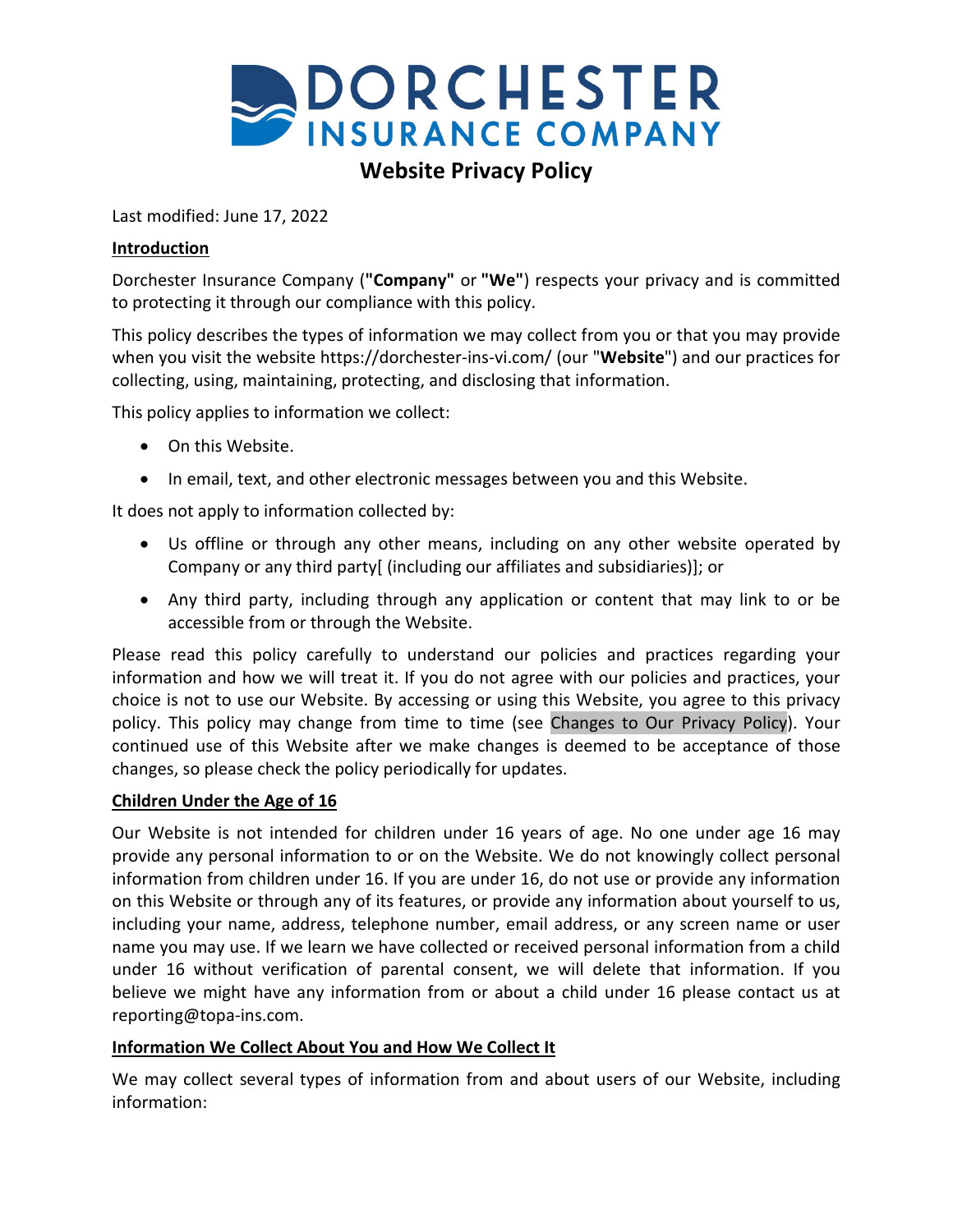- By which you may be personally identified, such as name, postal address, email address, telephone number or any other identifier by which you may be contacted online or offline ("**personal information**");
- That is about you but individually does not identify you, such as drivers license number; and/or
- About your internet connection, the equipment you use to access our Website, and usage details.

We collect this information:

- Directly from you when you provide it to us.
- Automatically as you navigate through the site. Information collected automatically may include usage details, IP addresses, and information collected through cookies, and other tracking technologies.
- From third parties, for example, our business partners.

## *Information You Provide to Us*

The information we collect on or through our Website may include:

- Information that you provide by filling in forms on our Website. This includes information provided at the time of registration, log-in, subscription or requesting further information. We may also ask you for information when you report a problem with our Website.
- Records and copies of your correspondence (including email addresses), if you contact us.

## *Information We Collect Through Automatic Data Collection Technologies*

As you navigate through and interact with our Website, we may use automatic data collection technologies to collect certain information about your equipment, browsing actions, and patterns, including:

- Details of your visits to our Website, including traffic data, location data, logs, and other communication data and the resources that you access and use on the Website.
- Information about your computer and internet connection, including your operating system, and browser type.

We also may use these technologies to collect information about your online activities over time and across third-party websites or other online services (behavioral tracking). Click here aboutcookies.org or<https://s.pubmine.com/opt-out> for information on how you can opt out of behavioral tracking on this website and how we respond to web browser signals and other mechanisms that enable consumers to exercise choice about behavioral tracking.

The information we collect automatically is only statistical data and does not include personal information. It helps us to improve our Website and to deliver a better and more personalized service, including by enabling us to: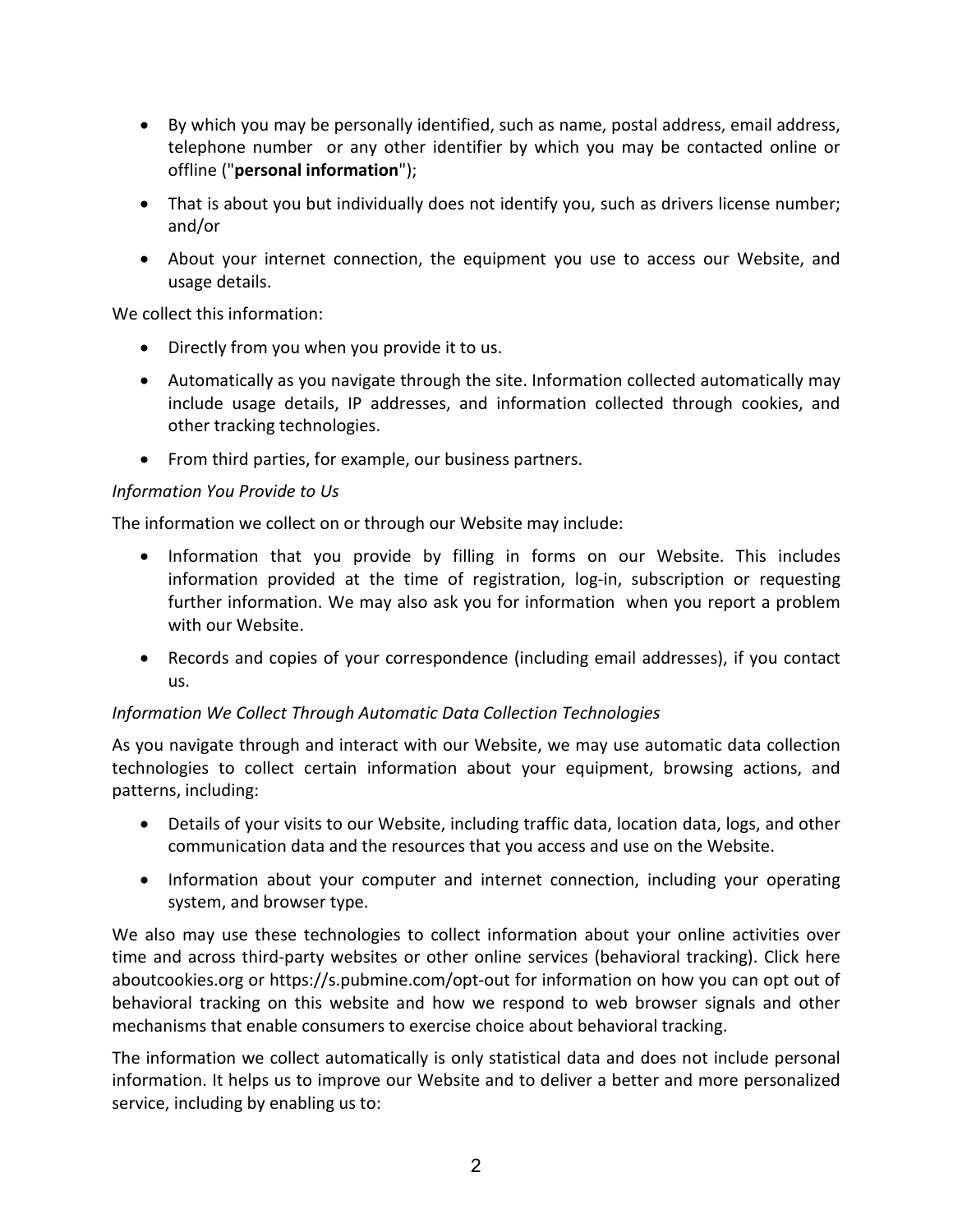- Estimate our audience size and usage patterns.
- Store information about your preferences, allowing us to customize our Website according to your individual interests.
- Speed up your searches.
- Recognize you when you return to our Website.

The technologies we use for this automatic data collection may include:

- **Cookies (or browser cookies).** A cookie is a small file placed on the hard drive of your computer. You may refuse to accept browser cookies by activating the appropriate setting on your browser. However, if you select this setting you may be unable to access certain parts of our Website. Unless you have adjusted your browser setting so that it will refuse cookies, our system will issue cookies when you direct your browser to our Website.
- **Web Beacons.** Pages of our Website may contain small electronic files known as web beacons (also referred to as clear gifs, pixel tags, and single-pixel gifs) that permit the Company, for example, to count users who have visited those pages and for other related website statistics (for example, recording the popularity of certain website content and verifying system and server integrity).
- **Flash Cookies.** Certain features of our Website may use local stored objects (or Flash cookies) to collect and store information about your preferences and navigation to, from, and on our Website. Flash cookies are not managed by the same browser settings as are used for browser cookies. For information about managing your privacy and security settings for Flash cookies, see [Choices About How We Use and Disclose](#page-4-0) Your [Information.](#page-4-0)

#### **How We Use Your Information**

We use information that we collect about you or that you provide to us, including any personal information:

- To present our Website and its contents to you.
- To provide you with information, or services that you request from us.
- To fulfill any other purpose for which you provide it.
- To provide you with notices about your account, including expiration and renewal notices.
- To carry out our obligations and enforce our rights arising from any contracts entered into between you and us, including for billing and collection.
- In any other way we may describe when you provide the information.
- For any other purpose with your consent.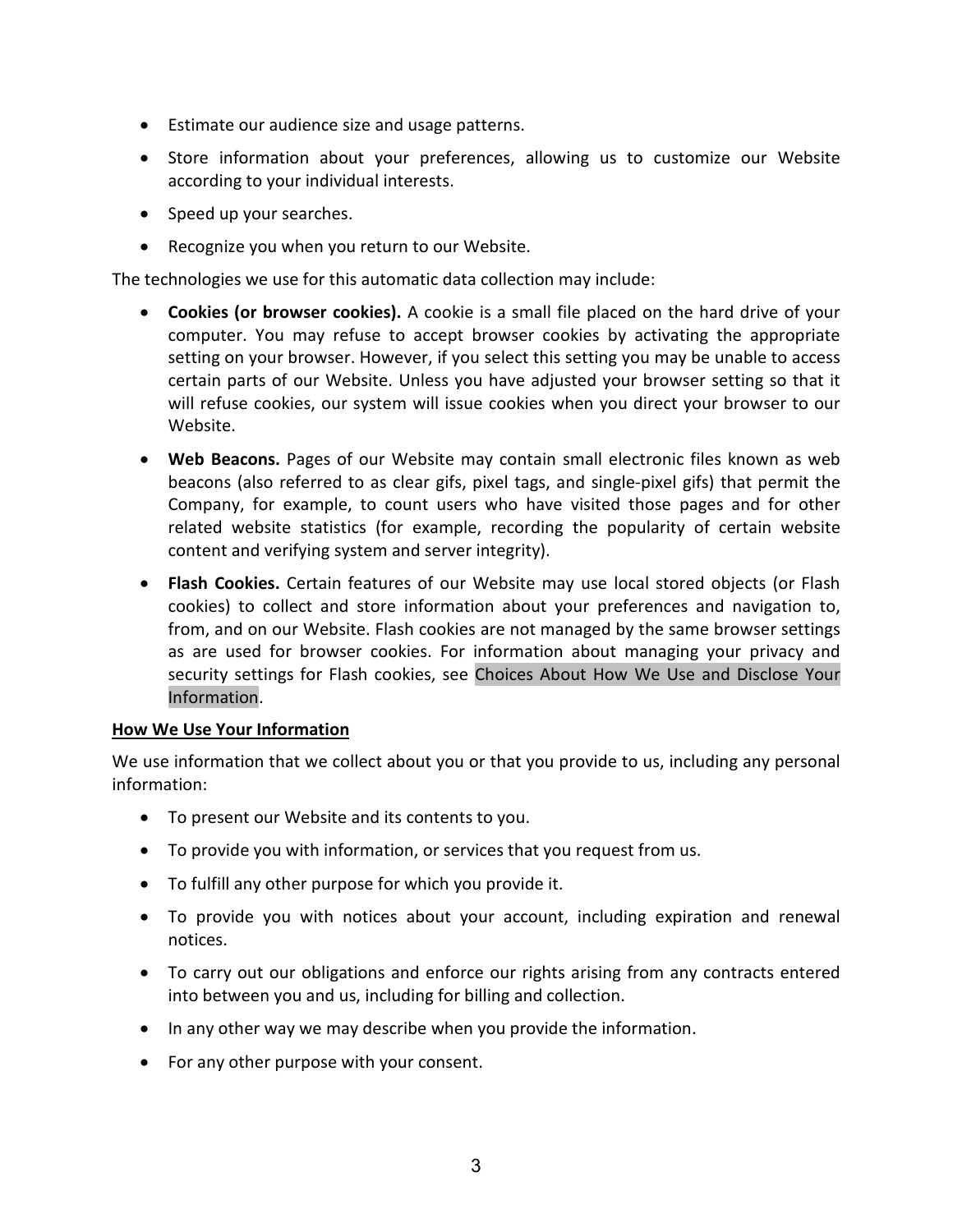## **Disclosure of Your Information**

We may disclose aggregated information about our users.

We may disclose personal information that we collect or you provide as described in this privacy policy:

- To our subsidiaries and affiliates.
- To contractors, service providers, and other third parties we use to support our business and who are bound by contractual obligations to keep personal information confidential and use it only for the purposes for which we disclose it to them.
- To a buyer or other successor in the event of a merger, divestiture, restructuring, reorganization, dissolution, or other sale or transfer of some or all of Dorchester Insurance Company's assets, whether as a going concern or as part of bankruptcy, liquidation, or similar proceeding, in which personal information held by Dorchester Insurance Company about our Website users is among the assets transferred.
- To fulfill the purpose for which you provide it.
- For any other purpose disclosed by us when you provide the information.
- With your consent.

We may also disclose your personal information:

- To comply with any court order, law, or legal process, including to respond to any government or regulatory request.
- To enforce or apply our terms of use and other agreements, including for billing and collection purposes.
- If we believe disclosure is necessary or appropriate to protect the rights, property, or safety of Dorchester Insurance Company, our customers, or others. The categories of personal information we may disclose include:

| Category              | <b>Examples</b>                                                                    |
|-----------------------|------------------------------------------------------------------------------------|
| A. Identifiers.       | A real name, alias, postal address, unique personal identifier, online identifier, |
|                       | Internet Protocol address, email address, account name, Social Security            |
|                       | number, driver's license number, passport number, or other similar identifiers.    |
| <b>B.</b> Personal    | A name, signature, Social Security number, physical characteristics or             |
| information           | description, address, telephone number, passport number, driver's license or       |
|                       | state identification card number, insurance policy number, education,              |
|                       | employment, employment history, bank account number, credit card number,           |
|                       | debit card number, or any other financial information, medical information, or     |
|                       | health insurance information. Some personal information included in this           |
|                       | category may overlap with other categories.                                        |
| C. Protected          | Age (40 years or older), race, color, ancestry, national origin, citizenship,      |
| classification        | religion or creed, marital status, medical condition, physical or mental           |
| characteristics under | disability, sex (including gender, gender identity, gender expression, pregnancy   |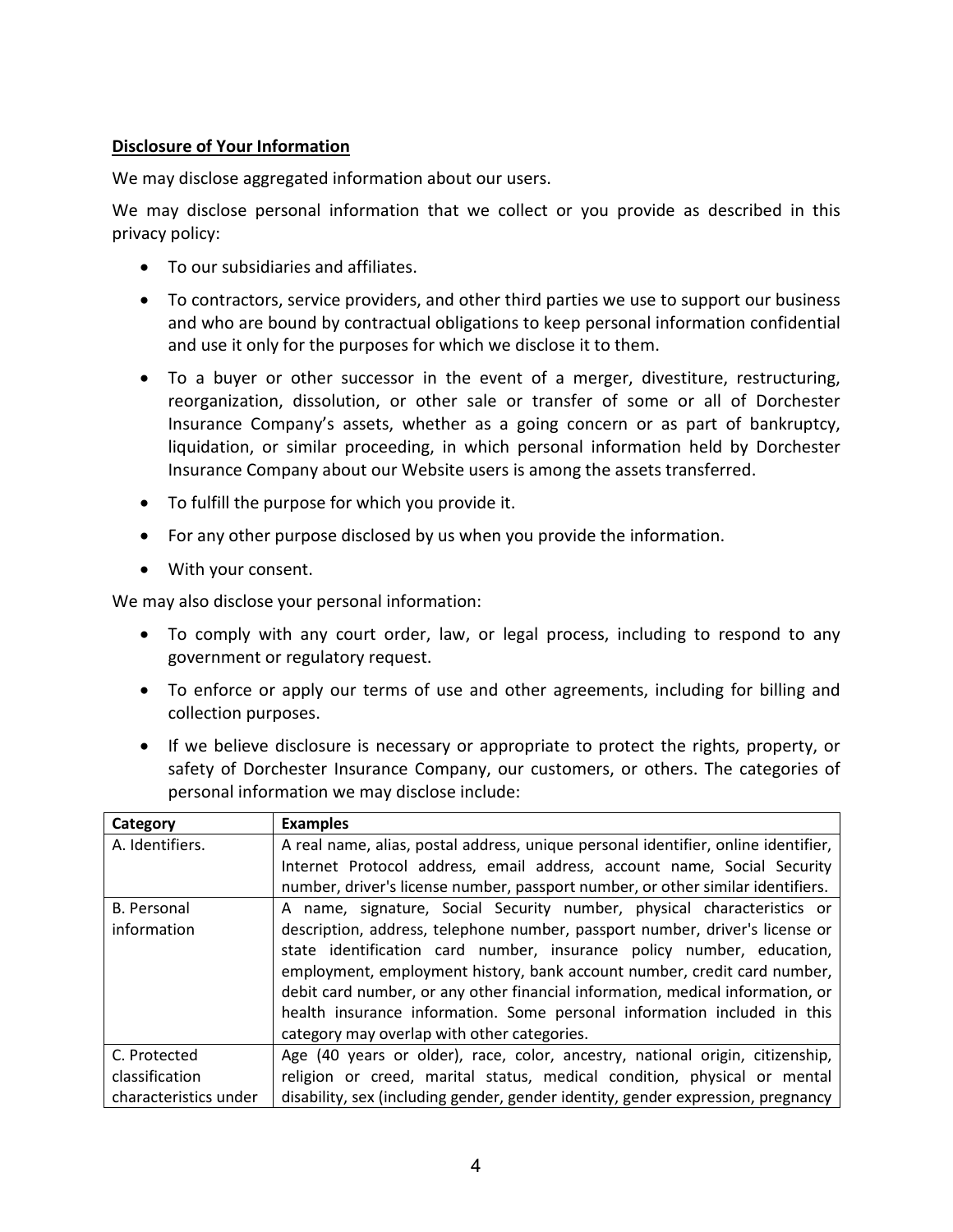| state or federal law. | or childbirth and related medical conditions), sexual orientation, veteran or  |
|-----------------------|--------------------------------------------------------------------------------|
|                       | military status, genetic information (including familial genetic information). |
| D. Commercial         | Records of personal property, products or services purchased, obtained, or     |
| information.          | considered, or other purchasing or consuming histories or tendencies.          |
| F. Internet or other  | Browsing history, search history, information on a consumer's interaction with |
| similar network       | a website, application, or advertisement.                                      |
| activity.             |                                                                                |

#### <span id="page-4-0"></span>**Choices About How We Use and Disclose Your Information**

We strive to provide you with choices regarding the personal information you provide to us. We have created mechanisms to provide you with the following control over your information:

• **Tracking Technologies and Advertising.** You can set your browser to refuse all or some browser cookies, or to alert you when cookies are being sent. To learn how you can manage your Flash cookie settings, visit the Flash player settings page on Adobe's website. If you disable or refuse cookies, please note that some parts of this site may then be inaccessible or not function properly.

We do not control third parties' collection or use of your information to serve interest-based advertising. However these third parties may provide you with ways to choose not to have your information collected or used in this way. You can opt out of receiving targeted ads from members of the Network Advertising Initiative ("**NAI**") on the NAI's website.

Residents of certain states, such as California, Nevada, Colorado, Virginia, and Utah may have additional personal information rights and choices. Please see Your State Privacy Rights for more information.

## **Accessing and Correcting Your Information**

You may send us an email at reporting@topa-ins.com to request access to, correct or delete any personal information that you have provided to us. We may not accommodate a request to change information if we believe the change would violate any law or legal requirement or cause the information to be incorrect.

Residents of certain states, such as California, Nevada, Colorado, Virginia, and Utah may have additional personal information rights and choices. Please see Your State Privacy Rights for more information.

#### **Your State Privacy Rights**

If you are a California, Nevada, Colorado, Virginia, or Utah resident, your state's laws may provide you with additional rights regarding our use of your personal information. To learn more about your California privacy rights, visit this link here.

Colorado, Virginia and Utah each provide their state residents with rights to:

- Confirm whether we process their personal information.
- Access and delete certain personal information.